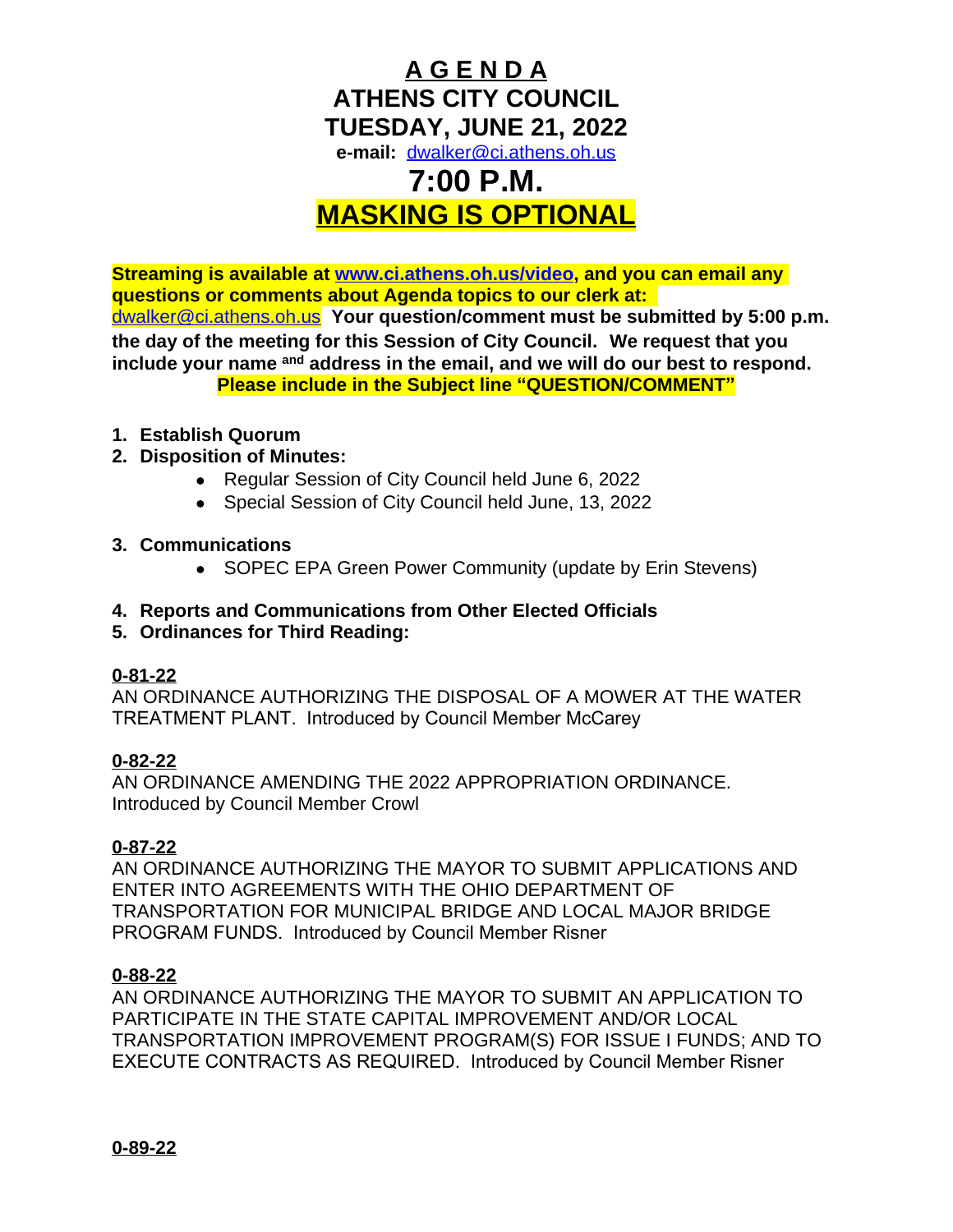AN ORDINANCE AUTHORIZING WEST WASHINGTON SIDEWALK AND SAFETY IMPROVEMENTS, PROJECT (#335). Introduced by Council Member Risner

#### **0-90-22**

AN ORDINANCE AUTHORIZING CONSTRUCTION AND CONSTRUCTION ENGINEERING FOR THE WATER TREATMENT PLANT SALT STORAGE ROOF SLAB AND BEAM REPLACEMENT PROJECT (#354). Introduced by Council Member McCarey

#### **0-91-22**

AN ORDINANCE AUTHORIZING A DEBT COLLECTION AGREEMENT BETWEEN CAPITAL RECOVERY SYSTEMS, INC. AND ATHENS COUNTY MUNICIPAL COURT. Introduced by Council Member Crowl

#### **0-92-22**

AN ORDINANCE AMENDING THE 2022 APPROPRIATION ORDINANCE. Introduced by Council Member Crowl

#### **Ordinances for Second Reading:**

#### **0-85-22**

AN ORDINANCE AMENDING ATHENS CITY CODE TITLE 29, HOUSING REGULATIONS, CHAPTER 29.36, PROHIBITED ACTONS, TO ADD SECTION 29.36.02, TENANT'S RIGHT TO PAY TO STAY. Introduced by Council Member Ziff

#### **0-86-22**

AN ORDINANCE AMENDING CHAPTERS 7.05, PARKING REGULATIONS, AND 7.06, TOW TRUCK REGULATIONS, IN ATHENS CITY CODE TITLE 7, TRAFFIC CODE. Introduced by Council Member Risner

#### **Ordinances for First Reading:**

#### **0-94-22**

AN ORDINANCE AUTHORIZING THE MAYOR TO RE-DESIGNATE HOCKING ATHENS PERRY COMMUNITY ACTION (HAPCAP) TO ADMINISTER THE ATHENS PUBLIC TRANSIT BUS SYSTEM. Introduced by Council Member Risner

# **0-95-22**

AN ORDINANCE AUTHORIZING THE MAYOR TO RE-DESIGNATE HOCKING ATHENS PERRY COMMUNITY ACTION (HAPCAP) AS CONTRACT ADMINISTRATOR FOR THE OHIO RURAL INTERCITY BUS PROGRAM (GoBUS). Introduced by Council Member Risner

#### **0-96-22**

AN ORDINANCE AUTHORIZING THE SERVICE-SAFETY DIRECTOR TO ENTER INTO A MUTUAL ASSISTANCE AGREEMENT WITH THE SOUTH CENTRAL OHIO MAJOR CRIMES UNIT. Introduced by Council Member McCarey

# **0-97-22**

AN ORDINANCE AMENDING THE 2022 APPROPRIATION ORDINANCE.